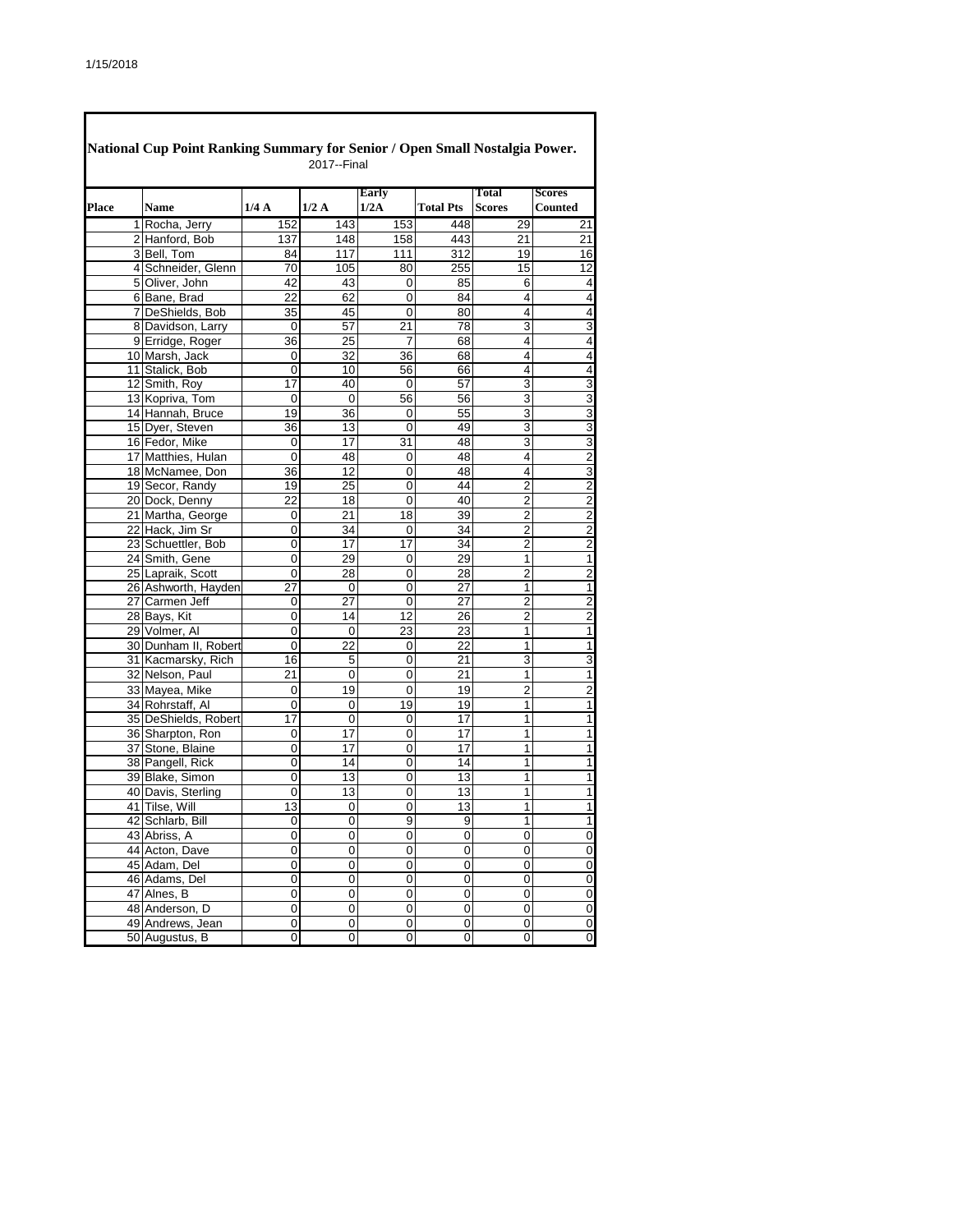|       | National Cup Point Ranking Summary for Senior / Open Big Nostalgia Power. |                 |                 | 2017--Final            |                       |                           |                                |
|-------|---------------------------------------------------------------------------|-----------------|-----------------|------------------------|-----------------------|---------------------------|--------------------------------|
| Place | <b>Name</b>                                                               | A               | B               | $\overline{c}$         | <b>Total Pts</b>      | <b>Total Scores</b>       | <b>Scores</b><br>Counted       |
|       | Schneider, Glenn<br>11                                                    | 104             | 124             | 72                     | 300                   | 19                        | 16                             |
|       | 2 Bell, Tom                                                               | 107             | 85              | 87                     | 279                   | 15                        | 15                             |
|       | 3 Hull, Jerry                                                             | 55              | 85              | 19                     | 159                   | 9                         | 8                              |
|       | 4 Smith, Roy                                                              | 62              | 47              | 46                     | 155                   | 7                         | $\overline{7}$                 |
|       | 5 Secor, Randy                                                            | 43              | 44              | 44                     | 131                   | 7                         | 6                              |
|       | 6 McNamee, Don                                                            | 38              | 48              | 36                     | 122                   | 8                         | 6                              |
|       | 7 Hack, Jim                                                               | 42              | 30              | 42                     | 114                   | 8                         | $\overline{6}$                 |
|       | 8 Marsh, Jack                                                             | 43              | 19              | 51                     | 113                   | 5                         | 5                              |
|       | 9 Thomas, Ron                                                             | 42              | $\overline{25}$ | 44                     | 111                   | 6                         | 6                              |
|       | 10 Hannah, Bruce                                                          | 46              | 0               | 41                     | 87                    | 4                         | $\overline{\mathbf{4}}$        |
|       | 11 Dock, Denny                                                            | 36              | 20              | 18                     | $\overline{74}$       | 4                         | $\overline{\mathbf{r}}$        |
|       | 12 Nelson, Dick                                                           | 21              | 15              | 34                     | 70                    | 4                         | $\overline{\mathbf{4}}$        |
|       | 13 Dunham II, Robert                                                      | 44              | $\mathbf 0$     | $\overline{23}$        | 67                    | $\overline{3}$            | 3                              |
|       | 14 Ronney, Phil                                                           | 18              | 0               | 47                     | 65                    | 4                         | 3                              |
|       | 15 Blankenship, Jim                                                       | 0               | 21              | 42                     | 63                    | 3                         | 3                              |
|       | 16 Voss, George                                                           | 21              | 0               | 42                     | 63                    | 3                         | 3                              |
|       | 17 Bane, Brad                                                             | 0               | 0               | 53                     | 53                    | $\ensuremath{\mathsf{3}}$ | $\overline{3}$                 |
|       | 18 Peel, Ray                                                              | 13              | 15              | 23                     | 51                    | 4                         | $\overline{\mathbf{4}}$        |
|       | 19 Hanford, Bob                                                           | 19              | 30              | 0                      | 49                    | $\overline{2}$            | $\overline{2}$                 |
|       | 20 Erridge, Roger                                                         | 24              | 24              | 0                      | 48                    | $\overline{2}$            | $\overline{2}$                 |
|       | 21 Davidson, Larry                                                        | 9               | 15              | 22                     | 46                    | 3                         | 3                              |
|       | 22 Kruse, Matt                                                            | 0               | 0               | 46                     | 46                    | $\overline{2}$            | $\overline{2}$                 |
|       | 23 Demeritte, Jim                                                         | 0               | $\overline{0}$  | 39                     | 39                    | $\overline{2}$            | $\overline{2}$                 |
|       | 24 Schwartz, Larry                                                        | 23              | 0               | 14                     | 37                    | 3                         | $\overline{3}$                 |
|       | 25 Smith, Gene                                                            | 0               | 35              | 0                      | 35                    | 1                         | $\overline{1}$                 |
|       | 26 Davis, Greg                                                            | 17              | 0               | 17                     | 34                    | 2                         | $\overline{2}$                 |
|       | 27 Schuettler, Bob                                                        | 17              | 17              | 0                      | 34                    | $\overline{2}$            | $\overline{2}$                 |
|       | 28 Carman, Jeff                                                           | 32              | 0               | 0                      | 32                    | $\overline{2}$            | $\overline{2}$                 |
|       | 29 Kacmarsky, Richa                                                       | $\mathbf 0$     | 14              | 18                     | 32                    | $\overline{2}$            | $\overline{2}$                 |
|       | 30 Buchele, Elvin                                                         | 30              | 0               | 0                      | 30                    | 2                         | $\overline{c}$                 |
|       | 31 Mathies, Hulan                                                         | $\mathbf 0$     | 0               | 30                     | 30                    | 3                         | $\overline{2}$                 |
|       | 32 Heinrich, Allen                                                        | 9               | 20              | 0                      | 29                    | 2                         | $\overline{c}$                 |
|       | 33 Thorkildsen, Terry                                                     | 25              | 0               | 0                      | 25                    | $\mathbf{1}$              | $\mathbf{1}$                   |
|       | 34 Swift, Kevin                                                           | 23              | 0               | 0                      | 23                    | $\mathbf{1}$              | $\mathbf{1}$                   |
|       | 35 Lyne, Mel                                                              | 0               | 22              | 0                      | 22                    | $\mathbf{1}$              | $\mathbf{1}$                   |
|       | 36 Bane, Ruth                                                             | 21              | 0               | 0                      | 21                    | 1                         | $\mathbf{1}$<br>$\overline{1}$ |
|       | 37 Butz, D                                                                | 0<br>0          | 0               | 21                     | 21                    | 1<br>1                    | $\overline{1}$                 |
|       | 38 Christensen, Gene<br>39 Cobb, Rob                                      | $\overline{21}$ | 21<br>0         | 0<br>0                 | 21<br>$\overline{21}$ | 1                         |                                |
|       |                                                                           |                 | 21              | 0                      | 21                    | 1                         | 1                              |
|       | 40 Dona, Steve<br>41 Edmonson, Dave                                       | 0<br>21         | $\Omega$        | $\Omega$               | 21                    | $\mathbf{1}$              | 1<br>$\mathbf{1}$              |
|       |                                                                           | 21              | 0               | $\boldsymbol{0}$       | 21                    | $\mathbf{1}$              | 1                              |
|       | 42 Fedor, Mike<br>43 Lapraik, Scott                                       | 19              | $\overline{0}$  | 0                      | 19                    | $\mathbf{1}$              | $\mathbf{1}$                   |
|       | 44 Swift, Bill                                                            | 18              | $\mathsf 0$     | $\pmb{0}$              | 18                    | $\mathbf{1}$              | 1                              |
|       | 45 Vanderbeek, Bill                                                       | 18              | 0               | $\pmb{0}$              | 18                    | $\mathbf{1}$              | $\mathbf{1}$                   |
|       | 46 Blake, Simon                                                           | $\pmb{0}$       | 17              | $\mathbf 0$            | 17                    | $\mathbf{1}$              | $\mathbf{1}$                   |
|       | 47 Ghio, Walt                                                             | 17              | 0               | 0                      | 17                    | $\mathbf{1}$              | $\mathbf{1}$                   |
|       | 48 Nelson, Paul                                                           | 17              | $\mathsf 0$     | $\mathsf 0$            | 17                    | $\mathbf{1}$              | $\overline{\phantom{a}}$       |
|       | 49 DeShields, Robert                                                      | 15              | $\pmb{0}$       |                        |                       | $\mathbf{1}$              | $\mathbf{1}$                   |
|       | 50 Muther, Jim                                                            | 13              | $\pmb{0}$       | $\pmb{0}$<br>$\pmb{0}$ | 15<br>13              | 1                         | $\overline{1}$                 |
|       |                                                                           |                 |                 |                        |                       |                           |                                |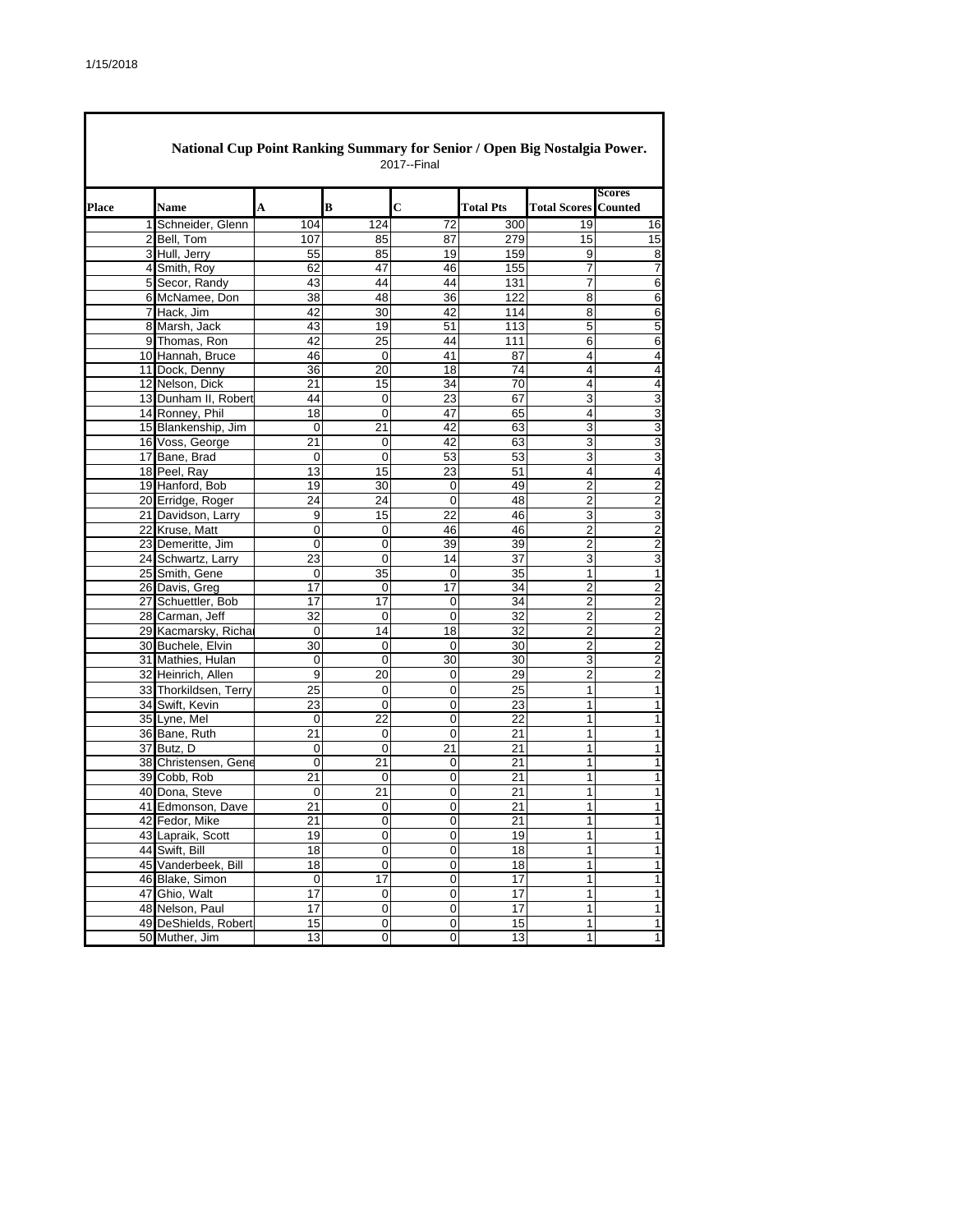|       |                       | <b>National Cup Points Alpha Summary for Senior/Open AMA Power</b> |                 | 2017--Final     |                 |                         |                  |                        |                                 |
|-------|-----------------------|--------------------------------------------------------------------|-----------------|-----------------|-----------------|-------------------------|------------------|------------------------|---------------------------------|
| Place | <b>Name</b>           | 1/2A                                                               | A               | B               | $\mathbf C$     | D                       | <b>Total Pts</b> | Total<br><b>Scores</b> | <b>Scores</b><br><b>Counted</b> |
|       | 1 Bell, Tom           | 58                                                                 | 118             | 136             | 133             | 125                     | 570              | 32                     | 31                              |
|       | 2 Brown, Gerald       | 106                                                                | 96              | 97              | 46              | 60                      | 405              | 20                     | 20                              |
|       | 3 Morris, George      | 23                                                                 | 56              | 42              | 68              | 10                      | 199              | 10                     | 10                              |
|       | 4 Carman, Jeff        | 0                                                                  | 47              | 49              | 54              | 19                      | 169              | 10                     | 7                               |
|       | 5 Parker, Jim         | 65                                                                 | 21              | $\overline{21}$ | 60              | $\mathbf 0$             | 167              | 8                      | 8                               |
|       | 6 Surguine, Skeeter   | 18                                                                 | 30              | 34              | 30              | 31                      | 143              | 9                      | 9                               |
|       | 7 Berry, Dan          | 44                                                                 | 21              | $\overline{20}$ | 48              | $\mathbf 0$             | 133              | 6                      | 6                               |
|       | 8 Marsh, Jack         | 39                                                                 | 0               | 71              | 22              | 0                       | 132              | 6                      | 6                               |
|       | 9 Kruse, Jim          | $\overline{35}$                                                    | 0               | $\overline{21}$ | 67              | 0                       | 123              | 9                      | 7                               |
|       | 10 Dunham, Robert II  | 58                                                                 | 41              | 18              | 0               | 0                       | 117              | 6                      | 6                               |
|       | 11 Thomas, Ron        | 27                                                                 | 43              | 28              | 18              | $\overline{0}$          | 116              | 6                      | 6                               |
|       | 12 Thompson, Ronnie   | 26                                                                 | 0               | 25              | 25              | 24                      | 100              | 4                      | 4                               |
|       | 13 Hull, Jerry        | 0                                                                  | 53              | 24              | 18              | 0                       | 95               | 6                      | 6                               |
|       | 14 Hack, James        | 13                                                                 | 21              | 24              | 21              | 13                      | 92               | 5                      | 5                               |
|       | 15 Thorkildsen, Terry | 26                                                                 | 39              | 19              | 6               | 0                       | 90               | 6                      | 6                               |
|       | 16 Morris, Gil        | 44                                                                 | 44              | 0               | $\mathbf 0$     | $\mathbf 0$             | 88               | 4                      | $\overline{4}$                  |
|       | 17 Heinrich, Al       | 31                                                                 | 0               | 26              | 8               | 20                      | 85               | 6                      | 6                               |
|       | 18 Sperzel, Hank      | 0                                                                  | 48              | 19              | 0               | 18                      | 85               | 4                      | 4                               |
|       | 19 Ronney, Philip     | 0                                                                  | 18              | $\overline{25}$ | $\overline{27}$ | 14                      | 84               | 5                      | 5                               |
|       | 20 Dock, Denny        | 16                                                                 | 16              | 0               | 23              | 22                      | 77               | 4                      | 4                               |
|       | 21 Menanno, Guy       | 0                                                                  | 9               | $\mathbf 0$     | 39              | 24                      | 72               | 4                      | 4                               |
|       | 22 Decker, Ed         | 0                                                                  | 21              | 0               | 42              | 0                       | 63               | 4                      | 3                               |
|       | 23 Kerger, Terry      | 0                                                                  | $\overline{25}$ | 15              | 21              | $\overline{0}$          | 61               | 3                      | 3                               |
|       | 24 Lyne, Mel          | 18                                                                 | 21              | 22              | 0               | 0                       | 61               | 3                      | 3                               |
|       | 25 DeMeritte, Jim     | 0                                                                  | 18              | 0               | 23              | 18                      | 59               | 3                      | 3                               |
|       | 26 Muther, Jim        | 59                                                                 | 0               | 0               | 0               | $\mathbf 0$             | 59               | 3                      | 3                               |
|       | 27 Mathies, Hulan     | 0                                                                  | 0               | 24              | 23              | $\mathbf 0$             | 47               | $\overline{c}$         | $\overline{c}$                  |
|       | 28 Kruse, Matthew     | 45                                                                 | 0               | 0               | 0               | 0                       | 45               | 3                      | $\overline{c}$                  |
|       | 29 Edmonson, Dave     | 22                                                                 | 0               | 0               | 0               | 21                      | 43               | $\overline{c}$         | $\overline{c}$                  |
|       | 30 Ghio, Walt         | 21                                                                 | 21              | 0               | 0               | 0                       | 42               | 2                      | $\overline{2}$                  |
|       | 31 Oakins, Gary       | 42                                                                 | 0               | 0               | 0               | 0                       | 42               | 4                      | $\overline{\mathbf{c}}$         |
|       | 32 Selik, Graham      | 21                                                                 | 0               | 21              | $\mathbf 0$     | $\mathbf 0$             | 42               | 2                      | $\overline{2}$                  |
|       | 33 Bertrand, Dick     | 0                                                                  | 0               | 0               | 18              | 23                      | 41               | 2                      | $\overline{2}$                  |
|       | 34 Eddingfield, Mark  | 0                                                                  | 17              | 0               | 24              | 0                       | 41               | 2                      | $\overline{2}$                  |
|       | 35 Scully, Bob        | 21                                                                 | 0               | 19              | $\mathbf 0$     | 0                       | 40               | 2                      | $\overline{c}$                  |
|       | 36 Sparling, John     | 12                                                                 | 0               | 0               | 28              | 0                       | 40               | 2                      | $\overline{c}$                  |
|       | 37 Dona, Steve        | 0                                                                  | 0               | 17              | 21              | 0                       | $\overline{38}$  | $\overline{2}$         | $\overline{2}$                  |
|       | 38 Bane, Brad         | 36                                                                 | 0               | 0               | 0               | 0                       | 36               | 1                      | 1                               |
|       | 39 Fedor, Mike        | 36                                                                 | 0               | 0               | 0               | 0                       | 36               | $\overline{2}$         | $\overline{c}$                  |
|       | 40 Spence, Steve      | 36                                                                 | 0               | 0               | 0               | 0                       | 36               | 2                      | $\overline{\mathbf{c}}$         |
|       | 41 Mayea, Mike        | $\overline{35}$                                                    | 0               | 0               | 0               | $\overline{\mathbf{0}}$ | $\overline{35}$  | $\overline{2}$         | $\overline{2}$                  |
|       | 42 Hanford, Bob       | 23                                                                 | 0               | $\mathbf 0$     | $\mathbf 0$     | $\overline{9}$          | 32               | $\overline{2}$         | $\overline{c}$                  |
|       | 43 Caton, Charlie     | 0                                                                  | 0               | 0               | 0               | 29                      | 29               | 1                      | 1                               |
|       | 44 Kelley, Stan       | 29                                                                 | 0               | 0               | $\mathbf 0$     | 0                       | 29               | $\overline{2}$         | $\overline{c}$                  |
|       | 45 Lapraick, Scott    | 0                                                                  | 18              | 9               | $\pmb{0}$       | $\pmb{0}$               | 27               | $\boldsymbol{2}$       | $\overline{\mathbf{c}}$         |
|       | 46 Thompson, Mike     | $\mathbf 0$                                                        | $\mathsf 0$     | 24              | $\mathbf 0$     | $\mathbf 0$             | 24               | 1                      | 1                               |
|       | 47 Covalt, Richard    | 0                                                                  | 0               | 0               | 0               | 23                      | 23               | 1                      | 1                               |
|       | 48 Tarvin, Nigel      | 23                                                                 | $\mathbf 0$     | $\overline{0}$  | $\mathbf 0$     | $\mathbf 0$             | 23               | 1                      | 1                               |
|       | 49 Dona, Gordon       | 22                                                                 | $\pmb{0}$       | 0               | $\pmb{0}$       | 0                       | 22               | $\mathbf{1}$           | 1                               |
|       | 50 Voss, George       | 22                                                                 | $\pmb{0}$       | 0               | 0               | $\overline{0}$          | 22               | $\mathbf{1}$           | 1                               |
|       |                       |                                                                    |                 |                 |                 |                         |                  |                        |                                 |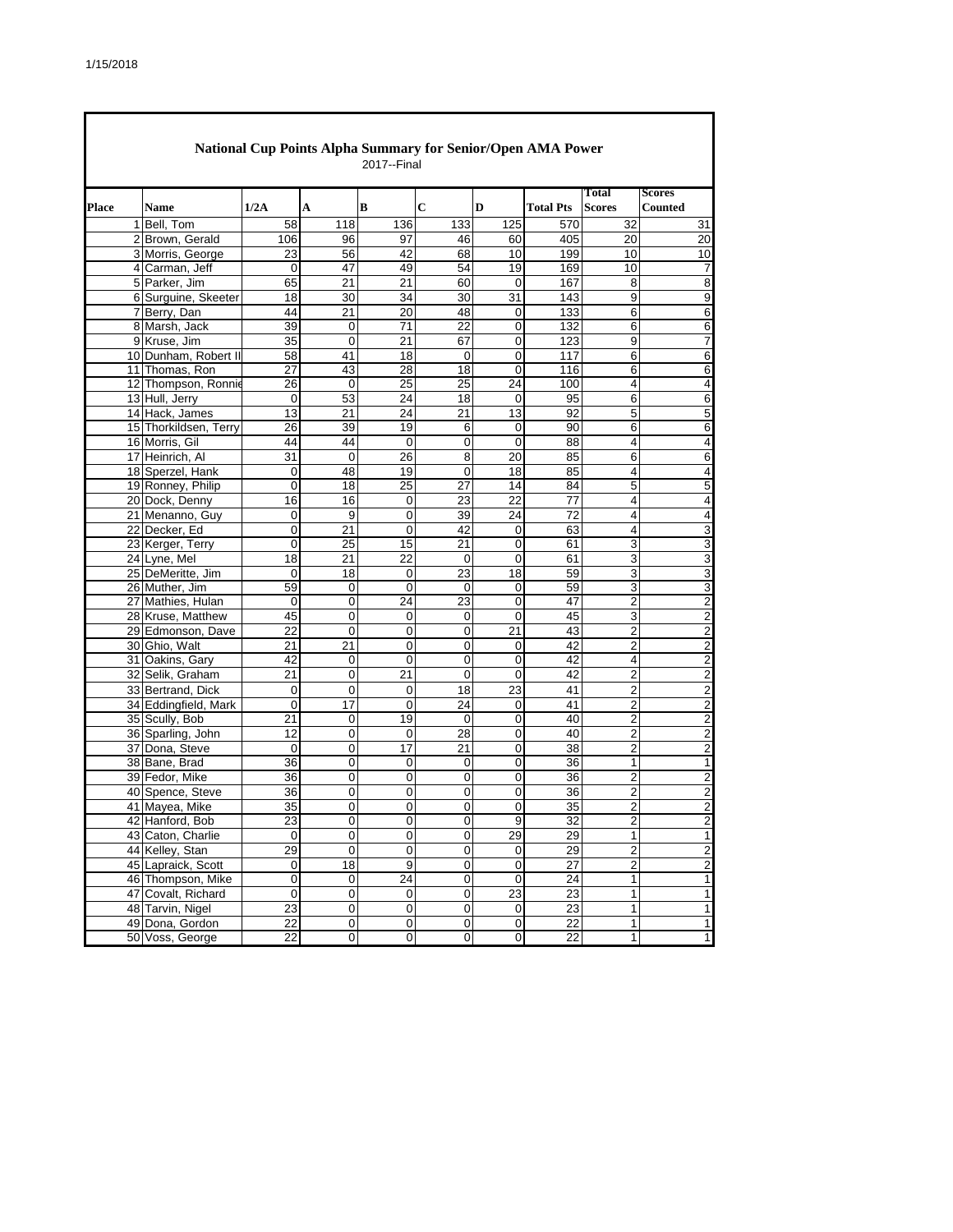|       | National Cup Point Ranking Summary for Senior / Open Classic Power.<br>2017--Final |                       |                |     |     |                  |                         |                                 |  |  |  |  |
|-------|------------------------------------------------------------------------------------|-----------------------|----------------|-----|-----|------------------|-------------------------|---------------------------------|--|--|--|--|
| Place |                                                                                    | Name                  | 1/2A           | A/B | C/D | <b>Total Pts</b> | Total<br><b>Scores</b>  | <b>Scores</b><br><b>Counted</b> |  |  |  |  |
|       |                                                                                    | 1 Brown, Gerald       | 111            | 147 | 115 | 373              | 18                      | 17                              |  |  |  |  |
|       |                                                                                    | 2 Bell, Tom           | 52             | 128 | 124 | 304              | 20                      | 19                              |  |  |  |  |
|       |                                                                                    | 3 Hanford, Bob        | 136            | 74  | 93  | 303              | 15                      | 15                              |  |  |  |  |
|       |                                                                                    | 4 Kruse, Jim          | 39             | 36  | 55  | 130              | 7                       | 7                               |  |  |  |  |
|       |                                                                                    | 5 Marsh, Jack         | 42             | 43  | 43  | 128              | 12                      | 6                               |  |  |  |  |
|       |                                                                                    | 6 Dock, Denny         | 31             | 50  | 40  | 121              | 6                       | 6                               |  |  |  |  |
|       |                                                                                    | 7 Morris, George      | 21             | 44  | 40  | 105              | 5                       | 5                               |  |  |  |  |
|       |                                                                                    | 8 Berry, Dan          | 37             | 0   | 45  | 82               | 4                       | 4                               |  |  |  |  |
|       |                                                                                    | 9 Blake, Simon        | $\mathbf 0$    | 63  | 17  | 80               | 4                       | $\overline{4}$                  |  |  |  |  |
|       |                                                                                    | 10 DeMeritte, Jim     | $\mathbf 0$    | 40  | 40  | 80               | 4                       | 4                               |  |  |  |  |
|       |                                                                                    | 11 Mollendorf, Joe    | 22             | 58  | 0   | 80               | 4                       | 4                               |  |  |  |  |
|       |                                                                                    | 12 Dunham, R II       | 26             | 34  | 19  | 79               | 5                       | 5                               |  |  |  |  |
|       |                                                                                    | 13 Lapraik, Scott     | 22             | 23  | 18  | 63               | 4                       | 4                               |  |  |  |  |
|       |                                                                                    | 14 Thomas, Ron        | 22             | 25  | 14  | 61               | 3                       | 3                               |  |  |  |  |
|       |                                                                                    | 15 Hack, Jim          | 30             | 13  | 17  | 60               | $\overline{\mathbf{4}}$ | 4                               |  |  |  |  |
|       |                                                                                    | 16 Bane, Brad         | 0              | 41  | 17  | 58               | 3                       | 3                               |  |  |  |  |
|       |                                                                                    | 17 Hack, James        | 15             | 23  | 13  | 51               | 3                       | 3                               |  |  |  |  |
|       |                                                                                    | 18 Carman, Jeff       | 0              | 25  | 24  | 49               | 3                       | 3                               |  |  |  |  |
|       |                                                                                    | 19 Ashworth, Hayden   | 44             | 0   | 0   | 44               | $\overline{2}$          | $\overline{2}$                  |  |  |  |  |
|       |                                                                                    | 20 Surguine, Skeeter  | $\mathbf 0$    | 13  | 24  | 37               | 3                       | 3                               |  |  |  |  |
|       |                                                                                    | 21 Blankenship, Jim   | $\overline{0}$ | 18  | 17  | 35               | $\overline{2}$          | $\overline{2}$                  |  |  |  |  |
|       |                                                                                    | 22 Reuter, Bill       | 0              | 33  | 0   | 33               | 2                       | $\overline{2}$                  |  |  |  |  |
|       |                                                                                    | 23 Hull, Jerry        | $\overline{0}$ | 30  | 0   | $\overline{30}$  | $\overline{2}$          | $\overline{2}$                  |  |  |  |  |
|       |                                                                                    | 24 Bocckinfuso, Jim   | 29             | 0   | 0   | 29               | 1                       | 1                               |  |  |  |  |
|       |                                                                                    | 25 Kear, Ken          | $\mathbf 0$    | 0   | 24  | 24               | 1                       | 1                               |  |  |  |  |
|       |                                                                                    | 26 Selick, Graham     | 23             | 0   | 0   | 23               | 1                       | 1                               |  |  |  |  |
|       |                                                                                    | 27 Bane, Ruth         | 0              | 22  | 0   | 22               | 1                       | 1                               |  |  |  |  |
|       |                                                                                    | 28 Christensen, Chris | 0              | 22  | 0   | 22               | 1                       | 1                               |  |  |  |  |
|       |                                                                                    | 29 Smith, Roy         | $\Omega$       | 0   | 22  | 22               | 1                       | $\mathbf{1}$                    |  |  |  |  |
|       |                                                                                    | 30 Voss, George       | 22             | 0   | 0   | 22               | 1                       | 1                               |  |  |  |  |
|       |                                                                                    | 31 Edmonson, Dave     | 0              | 0   | 21  | 21               | 1                       | 1                               |  |  |  |  |
|       |                                                                                    | 32 Heinrich, Al       | 0              | 21  | 0   | 21               | 2                       | 2                               |  |  |  |  |
|       |                                                                                    | 33 Pangell, Rick      | 21             | 0   | 0   | 21               | 1                       | 1                               |  |  |  |  |
|       |                                                                                    | 34 Seymour, John      | 21             | 0   | 0   | 21               | 1                       | 1                               |  |  |  |  |
|       |                                                                                    | 35 Ghio, Walt         | 0              | 20  | 0   | 20               | 1                       | 1                               |  |  |  |  |
|       |                                                                                    | 36 King, Troy         | $\mathbf 0$    | 18  | 0   | 18               | 1                       | 1                               |  |  |  |  |
|       |                                                                                    | 37 Covalt, Richard    | 0              | 17  | 0   | 17               | 1                       | 1                               |  |  |  |  |
|       |                                                                                    | 38 Fedor, Mike        | 17             | 0   | 0   | 17               | 1                       | 1                               |  |  |  |  |
|       |                                                                                    | 39 Matthies, Hulan    | 17             | 0   | 0   | 17               | 1                       | 1                               |  |  |  |  |
|       |                                                                                    | 40 Sharpton, Ron      | 17             | 0   | 0   | 17               | 1                       | 1                               |  |  |  |  |
|       |                                                                                    | 41 Thorkildsen, Terry | $\Omega$       | 15  | 0   | 15               | 1                       | 1                               |  |  |  |  |
|       |                                                                                    | 42 Spence, Steve      | 14             | 0   | 0   | 14               | 1                       | 1                               |  |  |  |  |
|       |                                                                                    | 43 Allebone, Ted      | 0              | 10  | 0   | 10               | 1                       | $\mathbf 1$                     |  |  |  |  |
|       |                                                                                    | 44 Rohrstaff, Al      | 10             | 0   | 0   | 10               | 1                       | $\mathbf 1$                     |  |  |  |  |
|       |                                                                                    | 45 Nelson, Dick       | 0              | 0   | 9   | 9                | 1                       | 1                               |  |  |  |  |
|       |                                                                                    | 46 Skelly, Paul       | 5              | 0   | 0   | 5                | $\mathbf 1$             | $\mathbf 1$                     |  |  |  |  |
|       |                                                                                    | 47 Adams, D           | 0              | 0   | 0   | 0                | 0                       | 0                               |  |  |  |  |
|       |                                                                                    | 48 Anderson, D        | 0              | 0   | 0   | $\pmb{0}$        | $\pmb{0}$               | $\mathbf 0$                     |  |  |  |  |
|       |                                                                                    | 49 Anderson, J        | 0              | 0   | 0   | 0                | 0                       | 0                               |  |  |  |  |
|       |                                                                                    | 50 Anderson, R        | 0              | 0   | 0   | $\pmb{0}$        | 0                       | 0                               |  |  |  |  |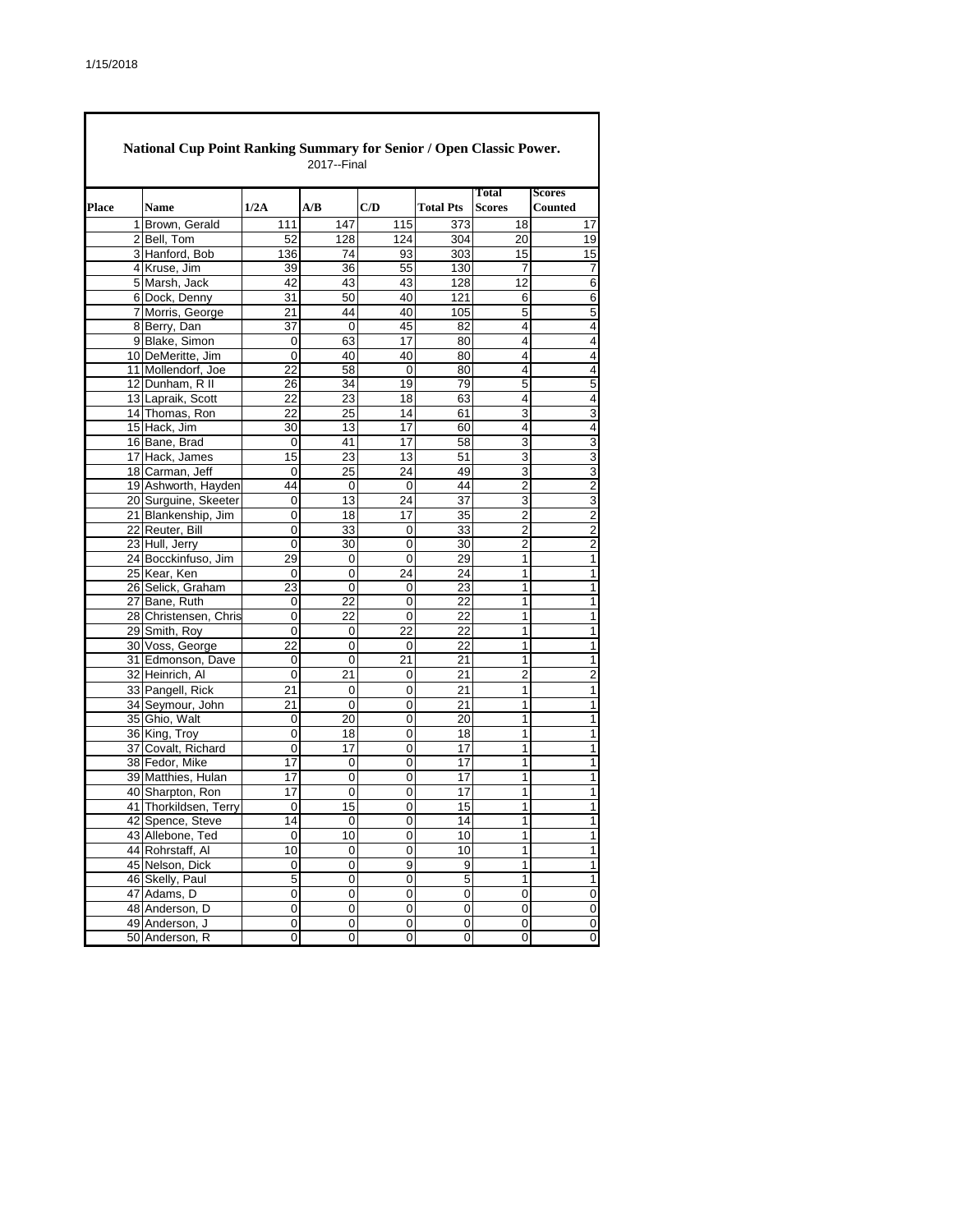|       | National Cup Point Ranking Summary for Senior / Open AMA Rubber.<br>2017--Final |                |                |                  |                  |                         |                                 |  |  |  |  |  |
|-------|---------------------------------------------------------------------------------|----------------|----------------|------------------|------------------|-------------------------|---------------------------------|--|--|--|--|--|
| Place | <b>Name</b>                                                                     | $P-30$         | Moffett        | <b>Mulvihill</b> | <b>Total Pts</b> | Total<br><b>Scores</b>  | <b>Scores</b><br><b>Counted</b> |  |  |  |  |  |
|       | 1 Hanford, Bob                                                                  |                | 84             | 105              | 228              | 11                      |                                 |  |  |  |  |  |
|       | 2 Powell, Chuck                                                                 | 39<br>142      | 0              | 53               | 195              | 11                      | 11<br>10                        |  |  |  |  |  |
|       | 3 DeLoach, Don                                                                  | 110            | 0              | 19               | 129              | 6                       | 6                               |  |  |  |  |  |
|       | 4 Dona, Gordon                                                                  | 51             | 0              | 63               | 114              | 6                       | 6                               |  |  |  |  |  |
|       | 5 Juel, Tom                                                                     | 85             | 0              | 21               | 106              | 6                       | 6                               |  |  |  |  |  |
|       | 6 Brown, Gerald                                                                 | 17             | 0              | 78               | 95               | 5                       | 5                               |  |  |  |  |  |
|       | 7 Berry, Dan                                                                    | 71             | $\overline{0}$ | 22               | 93               | $\overline{4}$          | 4                               |  |  |  |  |  |
|       | 8 McGrath, John                                                                 | 45             | 0              | 42               | 87               | 4                       | 4                               |  |  |  |  |  |
|       | 9 Murphy, Jerry                                                                 | 70             | $\Omega$       | 17               | 87               | 5                       | 5                               |  |  |  |  |  |
|       | 10 Sechrist, David                                                              | 36             | 22             | 26               | 84               | 3                       | 3                               |  |  |  |  |  |
|       | 11 Edmonson, Dave                                                               | 47             | 0              | 35               | 82               | 6                       | 4                               |  |  |  |  |  |
|       | 12 Braun, Dave                                                                  | 34             | 0              | 44               | 78               | 5                       | 4                               |  |  |  |  |  |
|       | 13 O'Reilly, Jim                                                                | 35             | 21             | 22               | 78               | $\overline{4}$          | 4                               |  |  |  |  |  |
|       | 14 Kline, Marty                                                                 | 77             | 0              | 0                | 77               | $\overline{\mathbf{4}}$ | 4                               |  |  |  |  |  |
|       | 15 Hauk, Robert                                                                 | 74             | 0              | 0                | 74               | $\overline{\mathbf{4}}$ | 3                               |  |  |  |  |  |
|       | 16 Saimo, Shig                                                                  | 32             | 21             | 21               | 74               | 4                       | 4                               |  |  |  |  |  |
|       | 17 Ringlien, Andy                                                               | 41             | 0              | 30               | 71               | 6                       | 4                               |  |  |  |  |  |
|       | 18 Hurley, Ian                                                                  | 50             | 0              | 13               | 63               | 4                       | 3                               |  |  |  |  |  |
|       | 19 Brooks, Clint                                                                | 59             | 0              | 0                | 59               | 4                       | 3                               |  |  |  |  |  |
|       | 20 Grawburg, Bruce                                                              | 14             | 22             | 21               | 57               | $\overline{3}$          | 3                               |  |  |  |  |  |
|       | 21 Pishnery, Dave                                                               | 53             | 0              | 0                | 53               | $\overline{2}$          | $\overline{2}$                  |  |  |  |  |  |
|       | 22 Acton, Dave                                                                  | 50             | 0              | 0                | 50               | 3                       | 3                               |  |  |  |  |  |
|       | 23 Grell, Glenn                                                                 | 14             | 0              | 35               | 49               | $\overline{3}$          | 3                               |  |  |  |  |  |
|       | 24 Vernon, Ted                                                                  | 30             | 0              | 18               | 48               | 3                       | 3                               |  |  |  |  |  |
|       | 25 Strauss, Ben                                                                 | $\mathbf 0$    | $\overline{0}$ | 46               | 46               | $\overline{3}$          | $\overline{2}$                  |  |  |  |  |  |
|       | 26 Algieri, Dom                                                                 | 27             | 0              | 18               | 45               | 4                       | 4                               |  |  |  |  |  |
|       | 27 Bower, Mike                                                                  | 44             | 0              | 0                | 44               | 3                       | 2                               |  |  |  |  |  |
|       | 28 Gaylor, Tom                                                                  | 44             | 0              | 0                | 44               | 4                       | 2                               |  |  |  |  |  |
|       | 29 Bartick, Don                                                                 | 43             | 0              | 0                | 43               | $\overline{2}$          | $\overline{2}$                  |  |  |  |  |  |
|       | 30 Colson, Steve                                                                | 19             | 0              | 23               | 42               | 2                       | 2                               |  |  |  |  |  |
|       | 31 Gurcan, Ates                                                                 | 0              | 0              | 42               | 42               | $\overline{2}$          | $\overline{2}$                  |  |  |  |  |  |
|       | 32 Pratt, John                                                                  | 0              | 0              | 42               | 42               | $\overline{2}$          | 2                               |  |  |  |  |  |
|       | 33 Boyd, Ray                                                                    | 0              | 0              | 40               | 40               | 2                       | $\overline{2}$                  |  |  |  |  |  |
|       | 34 Masterman, Paul                                                              | 39             | 0              | 0                | 39               | $\overline{2}$          | $\overline{2}$                  |  |  |  |  |  |
|       | 35 Page, Andy                                                                   | 39             | 0              | 0                | 39               | $\overline{2}$          | $\overline{2}$                  |  |  |  |  |  |
|       | 36 Buss, Bill                                                                   | 38             | 0              | 0                | 38               | $\overline{2}$          | $\overline{2}$                  |  |  |  |  |  |
|       | 37 Fitzsimmons, D                                                               | 38             | 0              | 0                | 38               | $\overline{2}$          | $\overline{c}$                  |  |  |  |  |  |
|       | 38 Rousseau, Don                                                                | 15             | 0              | 23               | 38               | $\overline{2}$          | $\overline{2}$                  |  |  |  |  |  |
|       | 39 Cervione, M                                                                  | 19             | 0              | 18               | 37               | $\overline{2}$          | $\overline{2}$                  |  |  |  |  |  |
|       | 40 Romak, Bud                                                                   | 0              | 12             | 24               | 36               | $\overline{c}$          | $\overline{2}$                  |  |  |  |  |  |
|       | 41 Shailor, John                                                                | $\overline{0}$ | 0              | $\overline{36}$  | 36               | 1                       | $\mathbf{1}$                    |  |  |  |  |  |
|       | 42 Moseley, Jim                                                                 | 33             | $\pmb{0}$      | $\pmb{0}$        | 33               | $\overline{2}$          | $\overline{\mathbf{c}}$         |  |  |  |  |  |
|       | 43 Richardson, Mike                                                             | 33             | 0              | 0                | 33               | $\mathbf 2$             | $\overline{c}$                  |  |  |  |  |  |
|       | 44 Theodoseau, M                                                                | 33             | $\pmb{0}$      | 0                | 33               | $\mathbf 2$             | $\overline{c}$                  |  |  |  |  |  |
|       | 45 Kothe, Herb                                                                  | 0              | 32             | 0                | 32               | 1                       | 1                               |  |  |  |  |  |
|       | 46 Markos, Chuck                                                                | 16             | 0              | 16               | 32               | $\overline{c}$          | $\overline{2}$                  |  |  |  |  |  |
|       | 47 Jones, David                                                                 | 0              | 0              | 31               | 31               | $\mathbf{1}$            | 1                               |  |  |  |  |  |
|       | 48 Seymor, John                                                                 | 31             | $\mathbf 0$    | 0                | 31               | 1                       | $\mathbf{1}$                    |  |  |  |  |  |
|       | 49 Wicks, Vicki                                                                 | 31             | 0              | 0                | 31               | $\overline{2}$          | $\overline{\mathbf{c}}$         |  |  |  |  |  |
|       | 50 Pivitt, Richard                                                              | 30             | 0              | 0                | 30               | $\overline{2}$          | $\overline{2}$                  |  |  |  |  |  |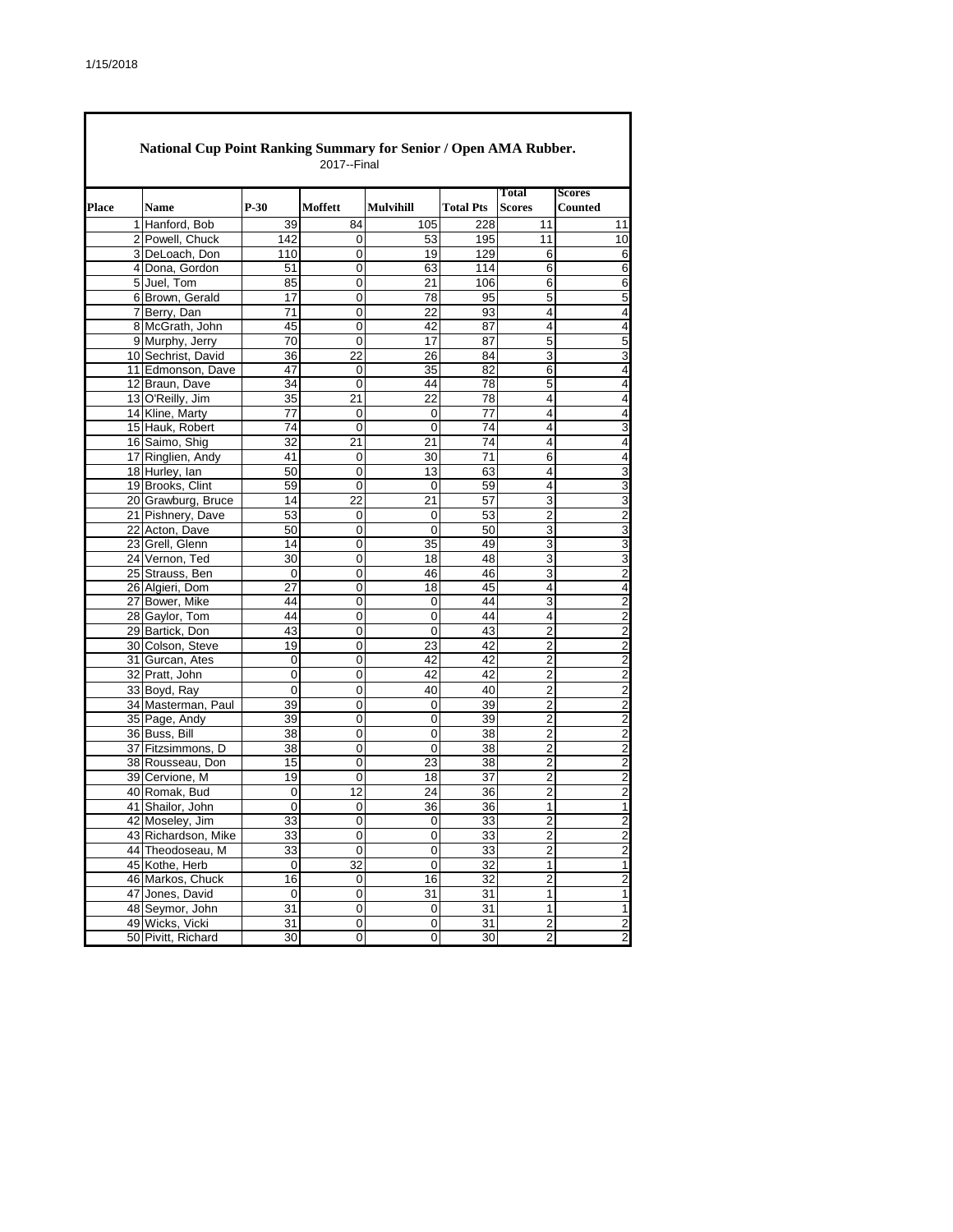|       | National Cup Point Ranking Summary for Senior / Open Glider.<br>2017--Final |                 |                 |             |                  |                               |                          |  |  |  |  |  |
|-------|-----------------------------------------------------------------------------|-----------------|-----------------|-------------|------------------|-------------------------------|--------------------------|--|--|--|--|--|
| Place | <b>Name</b>                                                                 | <b>HLG</b>      | CLG             | Towline     | <b>Total Pts</b> | <b>Total</b><br><b>Scores</b> | <b>Scores</b><br>Counted |  |  |  |  |  |
|       | 1 Batiuk, Tim                                                               | 156             | 153             | 105         | 414              | 20                            | 18                       |  |  |  |  |  |
|       | 2 Powell, Chuck                                                             | 69              | 73              | 119         | 261              | 15                            | 14                       |  |  |  |  |  |
|       | 3 DeLoach, Don                                                              | 86              | 93              | 35          | 214              | 11                            | 11                       |  |  |  |  |  |
|       | 4 Bauer, Ken                                                                | 99              | 98              | 0           | 197              | 9                             | 9                        |  |  |  |  |  |
|       | 5 Covington, Mark                                                           | 71              | $\overline{73}$ | 45          | 189              | 12                            | 8                        |  |  |  |  |  |
|       | 6 McKeever, Mike                                                            | 70              | 87              | 0           | 157              | 9                             | 9                        |  |  |  |  |  |
|       | 7 Buddenbohm, Star                                                          | $\overline{75}$ | 80              | $\mathbf 0$ | 155              | 9                             | 6                        |  |  |  |  |  |
|       | 8 Pecenkovic, Enis                                                          | 43              | 45              | 53          | 141              | 19                            | 7                        |  |  |  |  |  |
|       | 9 Morris, George                                                            | 65              | 69              | 0           | 134              | $\overline{12}$               | 6                        |  |  |  |  |  |
|       | 10 Reuter, Bill                                                             | 44              | 88              | 0           | 132              | 8                             | 6                        |  |  |  |  |  |
|       | 11 Pelatowski, Larry                                                        | 65              | 65              | 0           | 130              | 7                             | 6                        |  |  |  |  |  |
|       | 12 Edmonson, Dave                                                           | 34              | 46              | 44          | 124              | 10                            | 6                        |  |  |  |  |  |
|       | 13 Koran, Bill                                                              | 26              | 51              | 45          | 122              | 6                             | 6                        |  |  |  |  |  |
|       | 14 Hack Jr., Jim                                                            | 46              | 32              | 43          | 121              | 8                             | 6                        |  |  |  |  |  |
|       | 15 Vollmer, Al                                                              | 33              | 69              | 0           | 102              | 5                             | 5                        |  |  |  |  |  |
|       | 16 Schlarb, Bill                                                            | 30              | 53              | 17          | 100              | 10                            | 5                        |  |  |  |  |  |
|       | 17 Vernon, Ted                                                              | 39              | 37              | 19          | 95               | 7                             | 5                        |  |  |  |  |  |
|       | 18 Ringlien, Andy                                                           | 43              | 50              | $\mathbf 0$ | 93               | 6                             | 4                        |  |  |  |  |  |
|       | 19 Pelatowski, Ed                                                           | 56              | 33              | 0           | 89               | 5                             | 5                        |  |  |  |  |  |
|       | 20 Sifleet, Bob                                                             | 0               | 0               | 84          | 84               | 4                             | 4                        |  |  |  |  |  |
|       | 21 Grawberg, Bruce                                                          | 30              | 39              | 13          | 82               | 9                             | 5                        |  |  |  |  |  |
|       | 22 Berry, Dan                                                               | 40              | 17              | 17          | 74               | 4                             | 4                        |  |  |  |  |  |
|       | 23 Basta, Mike                                                              | 39              | 33              | 0           | 72               | 4                             | 4                        |  |  |  |  |  |
|       | 24 Braun, Dave                                                              | 34              | 33              | 0           | 67               | 6                             | 4                        |  |  |  |  |  |
|       | 25 Fedor, Mike                                                              | $\mathbf 0$     | 45              | 22          | 67               | 3                             | 3                        |  |  |  |  |  |
|       | 26 Wicks, Paul                                                              | 18              | 49              | 0           | 67               | 3                             | 3                        |  |  |  |  |  |
|       | 27 Bevan, David                                                             | 44              | 21              | $\mathbf 0$ | 65               | 3                             | 3                        |  |  |  |  |  |
|       | 28 Gustafson, Tom                                                           | 24              | $\mathbf 0$     | 39          | 63               | 4                             | 4                        |  |  |  |  |  |
|       | 29 Hines, Lee                                                               | 0               | 63              | 0           | 63               | 6                             | 4                        |  |  |  |  |  |
|       | 30 Murphy, Jerry                                                            | 0               | 63              | $\mathbf 0$ | 63               | 3                             | 3                        |  |  |  |  |  |
|       | 31 Schubert, Herb                                                           | 18              | 45              | 0           | 63               | 4                             | $\overline{4}$           |  |  |  |  |  |
|       | 32 Bandy, Andy                                                              | 37              | 23              | 0           | 60               | 3                             | 3                        |  |  |  |  |  |
|       | 33 LeVine, Brad                                                             | 0               | 0               | 60          | 60               | 3                             | 3                        |  |  |  |  |  |
|       | 34 Ringlien, Larson                                                         | 24              | 15              | 21          | 60               | $\overline{3}$                | 3                        |  |  |  |  |  |
|       | 35 Spence, Steve                                                            | 60              | 0               | 0           | 60               | 3                             | 3                        |  |  |  |  |  |
|       | 36 Gerspacher, Dave                                                         | 48<br>44        | 10              | 0           | 58               | 5                             | 3                        |  |  |  |  |  |
|       | 37 Pivonka, Jace                                                            |                 | 12              | 0           | 56               | 3                             | 3                        |  |  |  |  |  |
|       | 38 Murphy, Jack                                                             | $\mathbf 0$     | 52              | 0           | 52               | 3                             | 3                        |  |  |  |  |  |
|       | 39 Dona, Gordon                                                             | 49              | 0               | 0           | 49               | $\overline{2}$                | $\overline{c}$           |  |  |  |  |  |
|       | 40 Pecenkovic, Jasm                                                         | 0               | 0               | 46          | 46               | 7                             | $\overline{\mathbf{c}}$  |  |  |  |  |  |
|       | 41 Pishnery, Dave                                                           | 0<br>24         | $\overline{32}$ | 13          | 45<br>44         | 3<br>$\overline{2}$           | 3                        |  |  |  |  |  |
|       | 42 McCall, Dan                                                              |                 | 20              | 0           |                  |                               | $\overline{c}$           |  |  |  |  |  |
|       | 43 Pangell, Rick<br>44 Hack, Jim                                            | 0               | 44<br>27        | 0<br>0      | 44<br>42         | 4<br>4                        | $\overline{c}$           |  |  |  |  |  |
|       |                                                                             | 15<br>15        |                 |             |                  | $\overline{c}$                | 4                        |  |  |  |  |  |
|       | 45 Kremptz, Kurt                                                            | 17              | 26<br>24        | 0<br>0      | 41<br>41         | $\overline{\mathbf{c}}$       | $\overline{c}$           |  |  |  |  |  |
|       | 46 Rock, Chris<br>47 Butz, D                                                |                 |                 |             |                  |                               | $\overline{2}$           |  |  |  |  |  |
|       |                                                                             | 0               | 39              | 0           | 39               | 3<br>$\overline{2}$           | $\overline{\mathbf{c}}$  |  |  |  |  |  |
|       | 48 Myers, Dick<br>49 Reck, Chris                                            | 0               | 38              | 0           | 38               |                               | $\overline{2}$           |  |  |  |  |  |
|       | 50 Kimball, Bruce                                                           | 9<br>21         | 29              | 0           | 38<br>37         | 3                             | 3<br>$\overline{2}$      |  |  |  |  |  |
|       |                                                                             |                 | 16              | 0           |                  | 2                             |                          |  |  |  |  |  |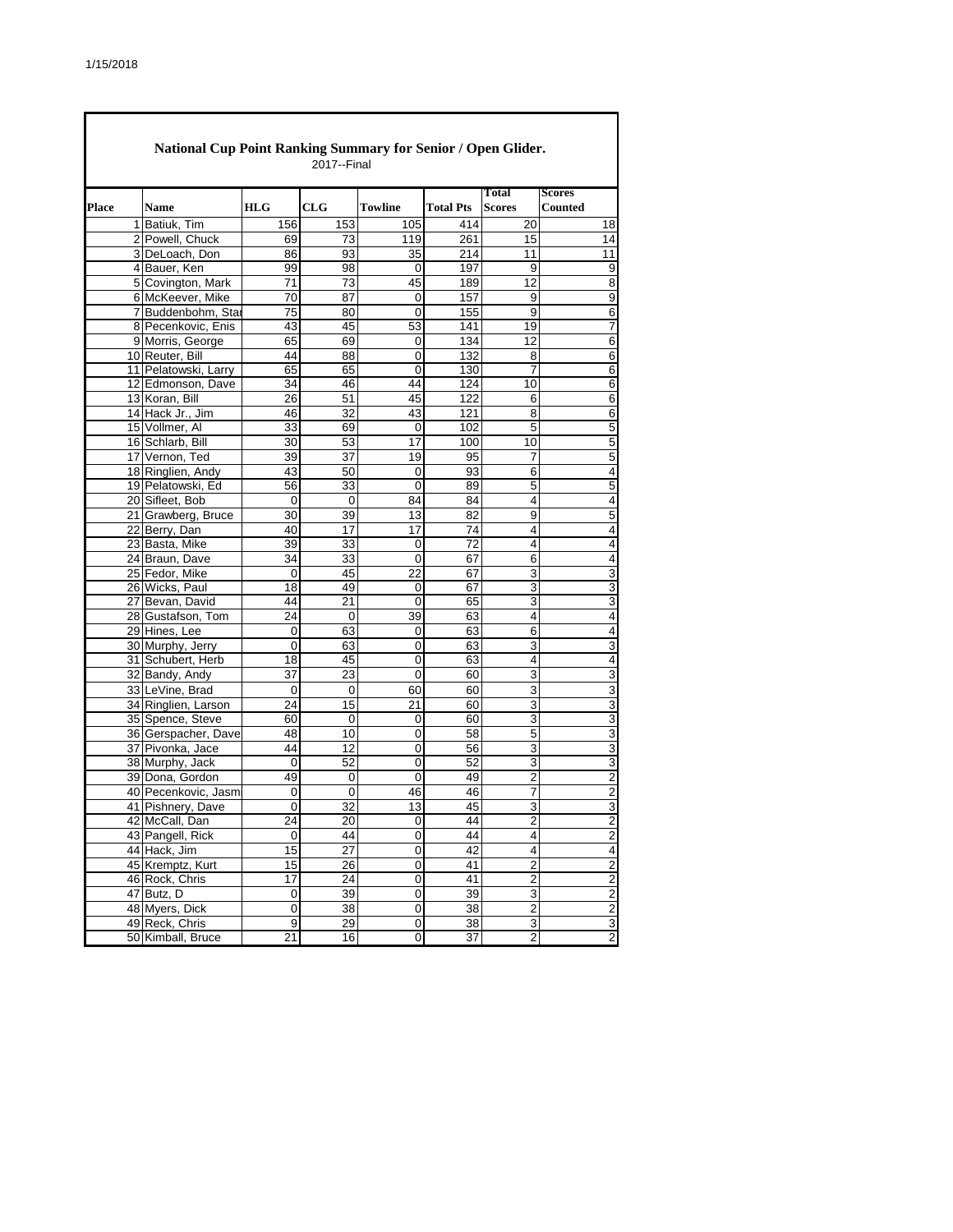|       | National Cup Point Ranking Summary for Senior / Open NOS Rubber.<br>2017--Final |       |       |             |                  |                               |                         |  |  |  |  |
|-------|---------------------------------------------------------------------------------|-------|-------|-------------|------------------|-------------------------------|-------------------------|--|--|--|--|
| Place | <b>Name</b>                                                                     | Small | Large | 0           | <b>Total Pts</b> | <b>Total</b><br><b>Scores</b> | <b>Scores Counted</b>   |  |  |  |  |
|       | 1 Andrews, Jean                                                                 | 117   | 128   | 0           | 245              | 17                            | 12                      |  |  |  |  |
|       | 2 Hanford, Bob                                                                  | 108   | 101   | 0           | 209              | 11                            | 11                      |  |  |  |  |
|       | 3 DeLoach, Don                                                                  | 146   | 38    | 0           | 184              | 8                             | $\overline{8}$          |  |  |  |  |
|       | 4 Grell, Glenn                                                                  | 46    | 45    | 0           | 91               | 4                             | 4                       |  |  |  |  |
|       | 5 Powell. Chuck                                                                 | 87    | 0     | 0           | 87               | 5                             | 5                       |  |  |  |  |
|       | 6 Romak, Bud                                                                    | 47    | 22    | 0           | 69               | 3                             | 3                       |  |  |  |  |
|       | 7 O'Reilly, Jim                                                                 | 51    | 6     | 0           | 57               | 4                             | 4                       |  |  |  |  |
|       | 8 Powell. Linda                                                                 | 49    | 0     | 0           | 49               | 4                             | 4                       |  |  |  |  |
|       | 9 Hannah, Bruce                                                                 | 22    | 18    | 0           | 40               | $\overline{2}$                |                         |  |  |  |  |
|       | 10 Hauk, Robert                                                                 | 35    | 0     | 0           | 35               | $\overline{2}$                | $\frac{2}{2}$           |  |  |  |  |
|       | 11 Norvall, Larry                                                               | 13    | 21    | 0           | 34               | 2                             | $\overline{2}$          |  |  |  |  |
|       | 12 Dona, Steve                                                                  | 0     | 30    | 0           | 30               | 2                             | $\overline{2}$          |  |  |  |  |
|       | 13 Pope, Ray                                                                    | 30    | 0     | 0           | 30               | $\overline{2}$                | $\overline{2}$          |  |  |  |  |
|       |                                                                                 | 12    | 16    | 0           | 28               | $\overline{2}$                |                         |  |  |  |  |
|       | 14 Hardin, Ed                                                                   |       |       |             |                  |                               | $\overline{2}$          |  |  |  |  |
|       | 15 Sneed, Ed                                                                    | 0     | 26    | 0           | 26               | 1                             | 1                       |  |  |  |  |
|       | 16 Swift, Bill                                                                  | 23    | 0     | 0           | 23               | 1                             | 1                       |  |  |  |  |
|       | 17 Gurcan, Ates                                                                 | 0     | 22    | 0           | 22               | 1                             | 1                       |  |  |  |  |
|       | 18 Pishnery, Dave                                                               | 22    | 0     | 0           | 22               | 1                             | 1                       |  |  |  |  |
|       | 19 Schmidt. Bill                                                                | 22    | 0     | 0           | 22               | 1                             | 1                       |  |  |  |  |
|       | 20 Clemens, Bob                                                                 | 0     | 21    | 0           | 21               | 1                             | 1                       |  |  |  |  |
|       | 21 Gerspacher, David                                                            | 21    | 0     | 0           | 21               | 1                             | 1                       |  |  |  |  |
|       | 22 Mayea, Mike                                                                  | 0     | 21    | 0           | 21               | 1                             | 1                       |  |  |  |  |
|       | 23 Pratt, John                                                                  | 0     | 21    | 0           | 21               | 1                             | 1                       |  |  |  |  |
|       | 24 Boyd, Ray                                                                    | 18    | 0     | 0           | 18               | 1                             | 1                       |  |  |  |  |
|       | 25 Buchele, Elvin                                                               | 18    | 0     | 0           | 18               | 1                             | 1                       |  |  |  |  |
|       | 26 Dona, Gordon                                                                 | 0     | 18    | 0           | 18               | 1                             | 1                       |  |  |  |  |
|       | 27 Masterman, Paul                                                              | 18    | 0     | 0           | 18               | 1                             | 1                       |  |  |  |  |
|       | 28 Ball, Phil                                                                   | 0     | 17    | 0           | 17               | 1                             | 1                       |  |  |  |  |
|       | 29 Gaylor, Tom                                                                  | 17    | 0     | 0           | 17               | 1                             | 1                       |  |  |  |  |
|       | 30 Sullivan, Phil                                                               | 17    | 0     | 0           | 17               | 1                             | 1                       |  |  |  |  |
|       | 31 Vancil, Mark                                                                 | 17    | 0     | 0           | 17               | 1                             | 1                       |  |  |  |  |
|       | 32 Vernon, Ted                                                                  | 0     | 17    | 0           | 17               | 1                             | 1                       |  |  |  |  |
|       | 33 Carson, Grant                                                                | 13    | 0     | 0           | 13               | 1                             | 1                       |  |  |  |  |
|       | 34 Brown, Gerald                                                                | 0     | 11    | 0           | 11               | 1                             | $\overline{1}$          |  |  |  |  |
|       | 35 Acton, D.                                                                    | 0     | 0     | 0           | $\Omega$         | 0                             | $\overline{0}$          |  |  |  |  |
|       | 36 Adams, Dick                                                                  | 0     | 0     | 0           | 0                | 0                             | $\overline{0}$          |  |  |  |  |
|       | 37 Allnutt, Peter                                                               | 0     | 0     | 0           | 0                | 0                             | $\overline{0}$          |  |  |  |  |
|       | 38 Alvis, M                                                                     | 0     | 0     | 0           | 0                | 0                             | $\overline{0}$          |  |  |  |  |
|       | 39 Anders, J                                                                    | 0     | 0     | 0           | 0                | 0                             |                         |  |  |  |  |
|       |                                                                                 |       |       |             |                  |                               | $\overline{0}$          |  |  |  |  |
|       | 40 Anderson, J                                                                  | 0     | 0     | 0           | 0                | 0                             | $\mathbf 0$             |  |  |  |  |
|       | 41 Andrade, Paul                                                                | 0     | 0     | 0           | 0                | 0                             | 0                       |  |  |  |  |
|       | 42 Aronstein, D                                                                 | 0     | 0     | 0           | 0                | 0                             | $\overline{\mathbf{0}}$ |  |  |  |  |
|       | 43 Avallone, A                                                                  | 0     | 0     | 0           | 0                | 0                             | $\overline{\mathbf{0}}$ |  |  |  |  |
|       | 44 Avallone, E                                                                  | 0     | 0     | 0           | 0                | 0                             | $\overline{0}$          |  |  |  |  |
|       | 45 Avila, G                                                                     | 0     | 0     | 0           | 0                | 0                             | $\overline{\mathbf{0}}$ |  |  |  |  |
|       | 46 Barker, J.                                                                   | 0     | 0     | $\mathbf 0$ | $\mathbf 0$      | 0                             | $\pmb{0}$               |  |  |  |  |
|       | 47 Barlow, R.                                                                   | 0     | 0     | $\pmb{0}$   | 0                | 0                             | $\overline{0}$          |  |  |  |  |
|       | 48 Barr, B                                                                      | 0     | 0     | $\pmb{0}$   | $\pmb{0}$        | $\pmb{0}$                     | $\overline{\mathbf{0}}$ |  |  |  |  |
|       | 49 Barrett, K                                                                   | 0     | 0     | 0           | 0                | 0                             | $\overline{0}$          |  |  |  |  |
|       | 50 Barron, J A                                                                  | 0     | 0     | 0           | 0                | 0                             | 0                       |  |  |  |  |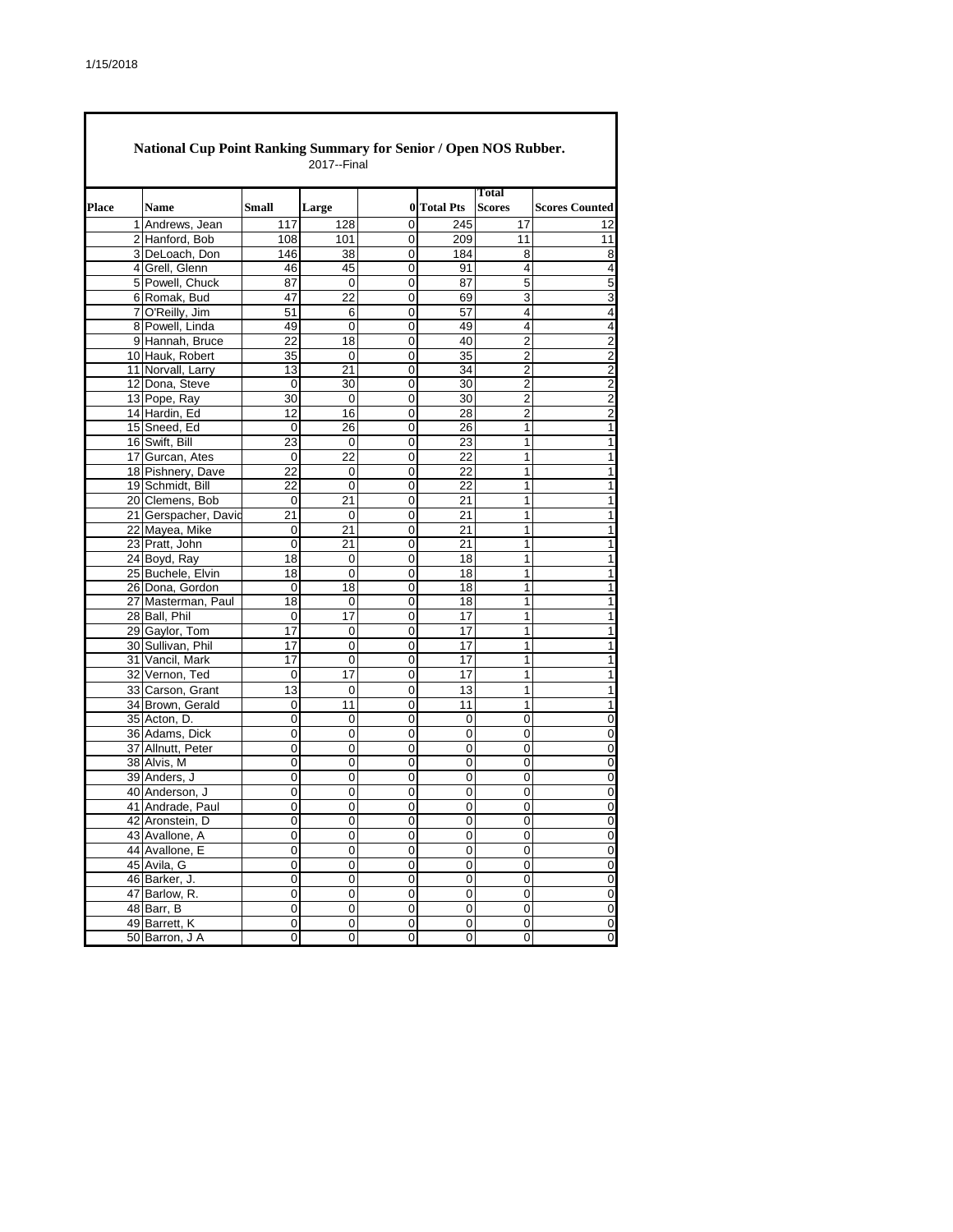| Place | Name                                 | E-36            |                 | Electric A Electric B Total Pts |          | Total<br><b>Scores</b> | <b>Scores Counted</b>            |
|-------|--------------------------------------|-----------------|-----------------|---------------------------------|----------|------------------------|----------------------------------|
|       | 1 Hooke, Drake                       | 77              | 77              | 61                              | 215      | 10                     | 10                               |
|       | 2 Murphy, Jack                       | 94              | 75              | 28                              | 197      | 12                     | 12                               |
|       | 3 DeLoach, Don                       | 148             | 22              | 23                              | 193      | 8                      | 8                                |
|       | 4 Morris, George                     | $\overline{72}$ | 56              | $\mathbf 0$                     | 128      | 14                     | 6                                |
|       | 5 Elder, Dale                        | 67              | 27              | 30                              | 124      | 4                      | 4                                |
|       | 6 Murphy, Jerry                      | 43              | 57              | 0                               | 100      | 5                      | 5                                |
|       | 7 Brooks, Clint                      | 71              | 23              | 0                               | 94       | 6                      | 4                                |
|       | 8 Mecham, Al                         | 40              | 53              | 0                               | 93       | 6                      | 6                                |
|       | 9 Hines, Lee                         | 59              | 32              | 0                               | 91       | 8                      | 6                                |
|       | 10 Scott, Dwight                     | 6               | 37              | 44                              | 87       | 5                      | 5                                |
|       | 11 Pecenkovic, Enis                  | 38              | 17              | 21                              | 76       | 4                      | 4                                |
|       | 12 Sechrist, Dave                    | 47              | 21              | 0                               | 68       | 4                      | 3                                |
|       | 13 Powell, Chuck                     | 63              | 0               | 0                               | 63       | 3                      | 3                                |
|       | 14 Jennings, Jim                     | 36              | $\overline{22}$ | 0                               | 58       | $\overline{c}$         | $\overline{c}$                   |
|       | 15 King, Troy                        | 15              | 22              | 18                              | 55       | 3                      | 3                                |
|       | 16 Stalick, Bob                      | 55              | 0               | 0                               | 55       | 4                      | 3                                |
|       | 17 Tarcher, Ben                      | 55              | 0               | 0                               | 55       | 5                      | 3                                |
|       | 18 Lapraik, Scott                    | 52              | 0               | 0                               | 52       | $\overline{2}$         | $\overline{2}$                   |
|       | 19 Calvert, Phil                     | 49<br>47        | 0<br>0          | 0<br>$\mathbf 0$                | 49<br>47 | 4<br>$\overline{2}$    | 2                                |
|       | 20 Buddenbohm, Stan                  |                 |                 |                                 |          |                        | $\overline{2}$                   |
|       | 21 Covalt, Richard                   | 0<br>42         | 43<br>0         | 0<br>0                          | 43<br>42 | 2<br>3                 | $\overline{c}$<br>$\overline{2}$ |
|       | 22 Vernon, Ted<br>23 Masterman, Paul | 41              | 0               | 0                               | 41       | 3                      | 2                                |
|       | 24 Diles, Richard                    | 22              | 18              | 0                               | 40       | $\overline{2}$         | $\overline{2}$                   |
|       | 25 Abernathy, Mike                   | 37              | 0               | 0                               | 37       | 3                      | 2                                |
|       | 26 McCall, Dan                       | 11              | 5               | 19                              | 35       | 3                      | 3                                |
|       | 27 Pishnary, Dave                    | 34              | 0               | 0                               | 34       | $\overline{c}$         | 2                                |
|       | 28 Nelson, Elmer                     | 28              | 5               | 0                               | 33       | 3                      | 3                                |
|       | 29 McBride, Duncan                   | 0               | 32              | 0                               | 32       | $\overline{2}$         | 2                                |
|       | 30 Cooney, Ralph                     | 27              | 0               | 0                               | 27       | 2                      | $\overline{2}$                   |
|       | 31 McGuckin, Derek                   | 24              | 0               | 0                               | 24       | 1                      | 1                                |
|       | 32 Sperzel, Hank                     | 24              | 0               | 0                               | 24       | 3                      | $\overline{c}$                   |
|       | 33 Nelson, Paul                      | 22              | 0               | 0                               | 22       | 1                      | 1                                |
|       | 34 Terzian, Fred                     | 22              | 0               | 0                               | 22       | $\overline{2}$         | 2                                |
|       | 35 Hinson, Rex                       | 21              | 0               | 0                               | 21       | 1                      | 1                                |
|       | 36 Jennings, Jim Jr.                 | 21              | 0               | $\mathbf 0$                     | 21       | 1                      | 1                                |
|       | 37 Selick, Graham                    | 21              | 0               | 0                               | 21       | 1                      | 1                                |
|       | 38 Hack Jr, Jim                      | 0               | 10              | 10                              | 20       | $\overline{c}$         | $\overline{c}$                   |
|       | 39 Ivers, Dick Sr                    | 19              | 0               | 0                               | 19       | 1                      | 1                                |
|       | 40 Nystrom, Hank                     | 0               | 10              | 9                               | 19       | $\overline{c}$         | $\overline{c}$                   |
|       | 41 Vanderbeek, Bill                  | 19              | 0               | 0                               | 19       | 1                      | 1                                |
|       | 42 Ditts, R                          | 18              | 0               | 0                               | 18       | 1                      | 1                                |
|       | 43 Pykelny, Mike                     | 0               | 18              | $\mathbf 0$                     | 18       | 1                      | $\mathbf{1}$                     |
|       | 44 Brooks, Keith                     | 0               | 17              | 0                               | 17       | $\mathbf{1}$           | $\mathbf{1}$                     |
|       | 45 Reuter, Bill                      | 12              | $\mathbf 5$     | 0                               | 17       | $\overline{3}$         | $\overline{3}$                   |
|       | 46 Wegener, Rich                     | 0               | $\pmb{0}$       | 17                              | 17       | 1                      | 1                                |
|       | 47 Ashworth, Hayden                  | 0               | $\overline{14}$ | 0                               | 14       | 1                      | 1                                |
|       | 48 Freeland, Mark                    | 0               | 13              | 0                               | 13       | 1                      | 1                                |
|       | 49 Price, Lynn                       | 13              | 0               | $\pmb{0}$                       | 13       | 1                      | $\mathbf{1}$                     |